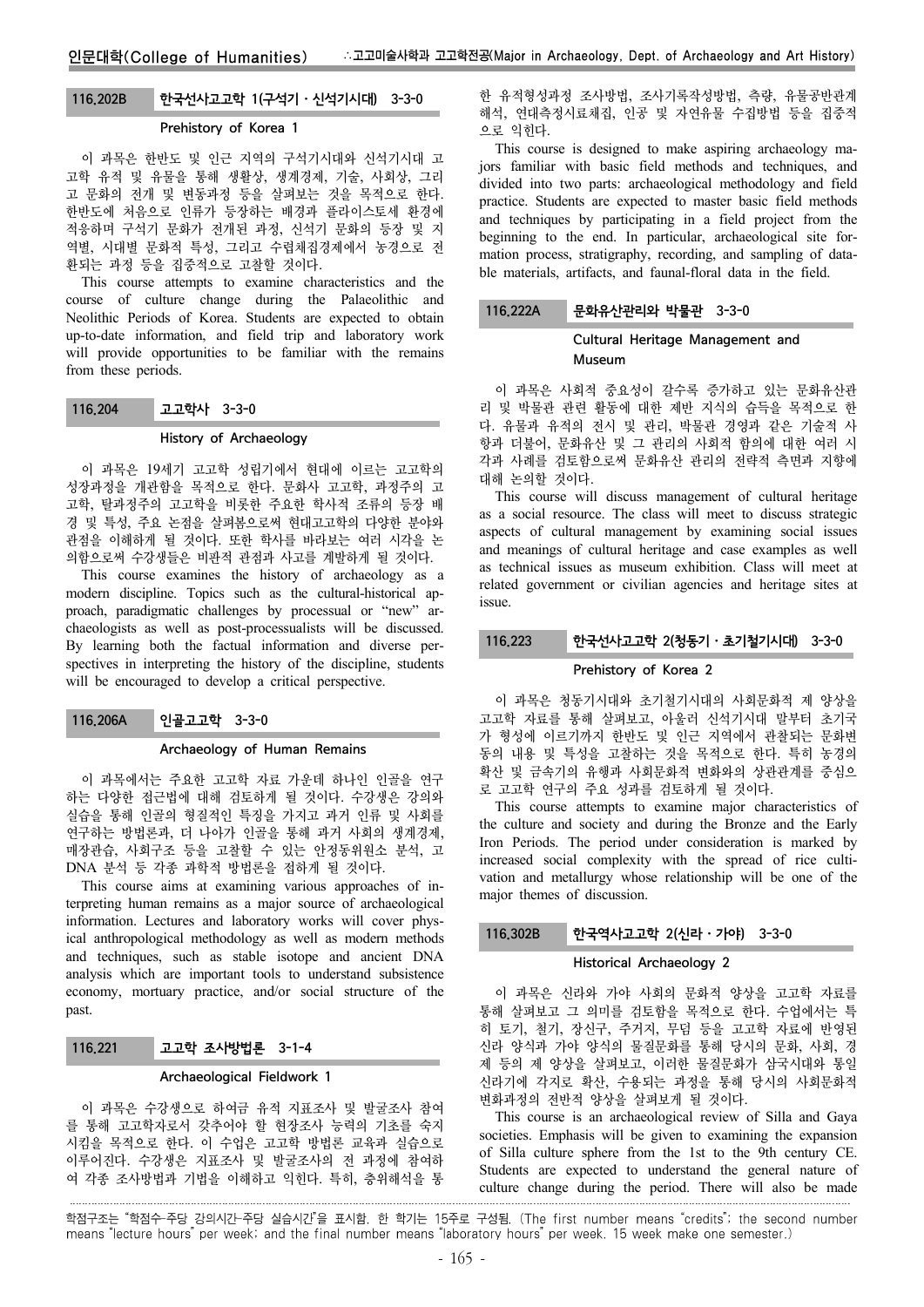theoretical discussions on diffusion and adoption as cultural process.

# 116.303 고고학실습 3-3-0

### Field Methods in Archaeology

이 과목은 유물, 유구, 유적 등 각종 고고학 자료의 성격에 대 한 기본 지식을 함양하고, 발견-분류-분석-추론-해석에 이르는 고 고학 연구 과정을 실제 경함하여 그 수행 능력을 배양하는 데 목 적이 있다. 지표조사, 발굴조사, 각종 자료의 수습 및 연구에 관련 된 기본 원리와 방법에 대한 강의를 듣고, 실내외에서 자료의 복 원, 분류, 실측, 측량, 사진 촬영 등을 실습함으로써 고고학 연구 에 필수적인 기술을 연마하게 될 것이다.

This course aims at providing students to develop skills of treating various archaeological data which archaeologist must be familiar with. In addition to lectures about basic principles and techniques of data treatment, a number of field and laboratory assignments will be given to practice such skills.

# 116.313 인류문화와 환경 3-3-0

#### Environmental Archaeology

이 과목에서는 선사시대에서 역사시대에 이르기까지 문화의 발 전과정이 인간과 환경 사이에 어떠한 관계를 맺으며 이루어진 것 인가를 살펴봄으로써, 문화진화에 대한 폭넓은 이해를 도모하고자 한다. 지형, 토양 식생, 동물 등 과거의 환경 및 생계를 연구하는 데 활용되는 다양한 자료에 대한 고고학적 접근 방법을 직접 익히 고 다양한 연구 사례를 구체적으로 살펴봄으로써, 환경고고학 및 생계경제고고학과 관련된 각종 이론과 방법론에 대해 터득하게 될 것이다.

The course attempts to discuss topics relevant to understanding the relationship between human culture and its surrounding environment. Discussions will be made with theoretical and methodological issues and case examples drawn out from various sub-fields of archaeology, including geoarchaeology, faunal analysis and palaeoethnobotany.

# 116.316 현대고고학특강 3-3-0

# Topics in Archaeology

이 과목은 새로운 고고학 이론과 방법론의 주요 주제를 소개하 고 수강생으로 하여금 그 특징을 주지하도록 함에 그 목적이 있다. 특히 과정주의 및 탈과정주의 고고학의 이론과 방법론이 주요하게 다루어질 것이며, 수업은 선정된 주제의 중심 내용과 논점을 검토 하고 연구 사례를 살펴봄으로써 그 특징과 의의를 검토할 것이다.

This course aims at introducing methodological and/or theoretical topics of current archaeological research with special emphasis on approaches advanced by processual and postprocessual archaeologists. Class will meet to discuss characteristics and problems of the selected topics by examining their conceptual basis and case examples.

# 116.319A 한국역사고고학 1(고구려⋅백제) 3-3-0

### Historical Archaeology 1

이 과목은 고구려와 백제 사회의 사회문화적 특징 및 전개 과 정을 고고학 자료를 통해 고찰하는 것을 목적으로 한다. 문헌자료 만으로는 알기 어려운 당대의 생활상, 생계경제, 기술, 사회구조 등 제반 문화 및 사회에 대한 지식이 제공될 것이다. 또한 고구려 와 백제의 국가성장과정에 대한 고고학적 고찰을 통해 수강생들이 한국고대사회의 변동과정에 대해 보다 심화된 지식을 갖추도록 독 려할 것이다.

This course will discuss various aspects of the society and culture of Goguryeo and Baekje through archaeological discussion of their remains. A review on the process of state formation and development will lead students to develop an in-depth perspective of the ancient societies of Korea as well as everyday life way of the period which are difficult to obtain from written sources alone.

# 116.321A 고고학과 과학적 분석 3-3-0

### Scientific Analysis in Archaeology

현대고고학에서 과학적 분석이 차지하는 비중은 커져가고 있다. 이 과목에서는 연대측정, 유물분석, 패턴인지 등 고고학에서 이용 되는 다양한 분석법의 원리와 방법을 소개하고 논의한다. 또한 분 석 결과를 바탕으로 과거의 사회와 문화변동과정을 복원하는 방법 에 대해서도 다루게 될 것이다.

This course provides the students with an opportunity to understand principles and techniques of scientific analyses widely adopted in contemporary archaeology. Various scientific methods of dating, analyses of archaeological records, and pattern recognition will be introduced and discussed. This course will also explore how to apply analytical results to understanding sociocultural changes in the past.

# 116.414B 고고학연습 3-3-0

#### Seminar in Archaeology

이 과목은 고고학 전공생들이 실제 고고학 자료를 분석하여 논 문을 작성하는 과정에 대해 기본적인 훈련을 받게 된다. 수강생들 은 각자 연구 주제를 정하고, 자료를 조사하고 분석하여 보고서를 작성하여 발표한 뒤, 그 결과를 논문 형식으로 제출함으로써 논문 작성을 위한 학문적인 훈련을 쌓게 될 것이다.

The course is prepared for students to develop a skill for writing academic paper. Students are expected to choose a specific topic for his/her own thesis, make presentations in the class, and submit the final write-up.

# 116.422A 동아시아의 선사시대 3-3-0

#### Prehistory of East Asia

이 과목은 선사시대부터 한반도와 밀접한 관계를 맺고 있는 시 베리아, 몽골, 중국, 연해주, 일본 열도 등 한반도 주변 동아시아 지역의 고고학적 지식을 습득하는 것을 목적으로 한다. 동아시아 지역에서 선사시대 이래 다양한 문화가 전개된 과정과 그 특징 및 상호연관성을 논의하며, 한반도와의 관련성을 살피게 될 것이다.

As an introduction to archaeology of areas neighboring Korea, the class will discuss research conclusions from Siberia, Mongolia, China, Russian Martime Region and Japan. Overall process of culture change and its characteristics in each of the areas will be reviewed with special reference to Korean evidence.

### 116.430A 고고학방법론 3-3-0

#### Archaeological Methodology

이 과목은 수강생에게 고고학 연구의 주요 방법론에 대해 그 중심 내용과 학사적 의미를 이해시키고 이를 활용할 수 있는 능력 을 배양함을 목적으로 한다. 형식분류, 양식분석, 편년, 공간분석을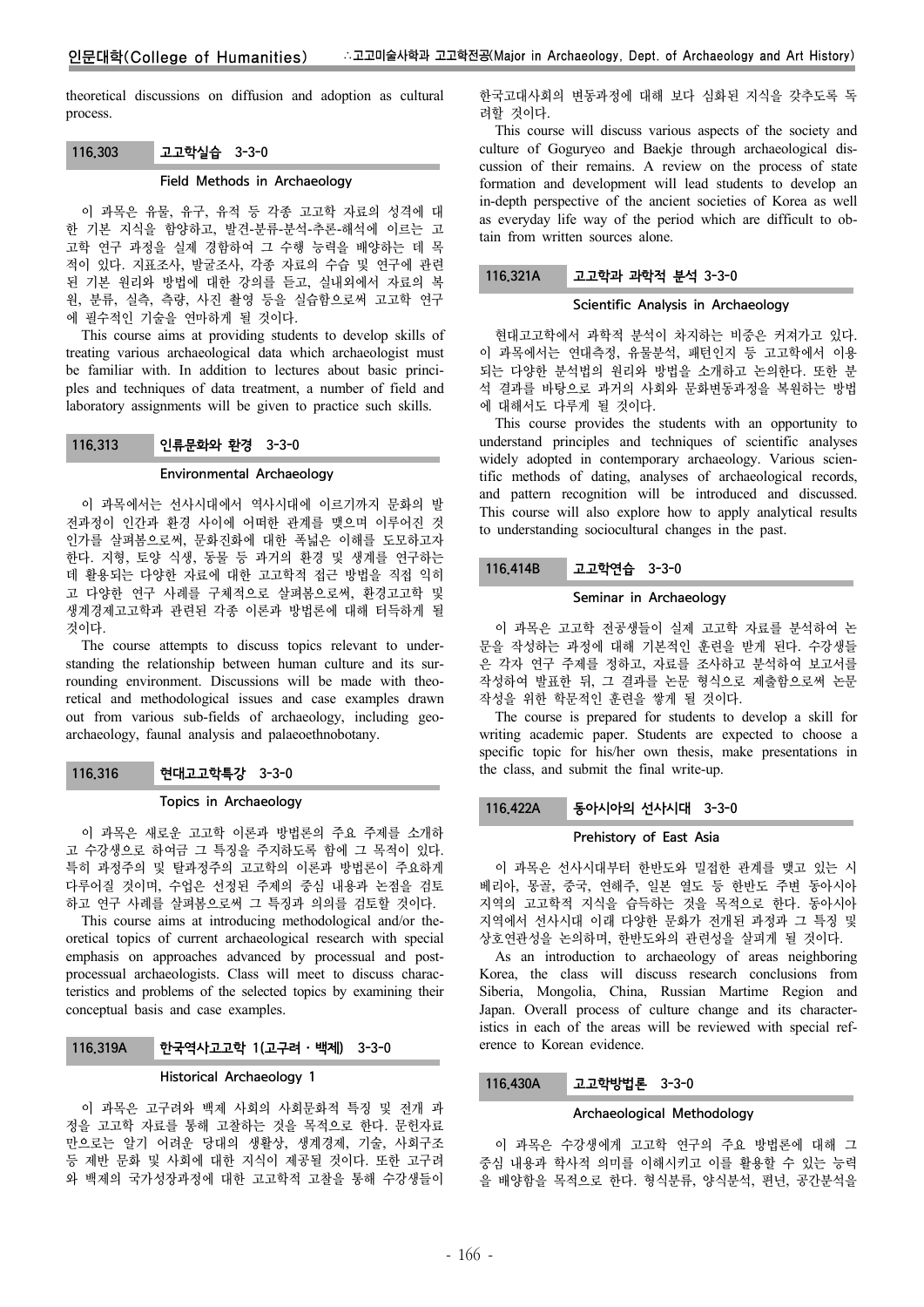비롯한 기초적 연구방법을 비롯해 과거 복원을 위한 현대고고학 연구의 각종 응용 방법론의 다양한 내용이 다루어질 것이며, 이를 실제 자료에 적용하는 연습도 하게 될 것이다.

This course discusses a broad range of topics in archaeological methodology ranging from basic methods such as chronology, typology and stylistic analysis to advanced, applied methods of contemporary archaeology. Emphasis will be on not only introduction to principles of various methods but also critical reviews of their archaeological and historical implications. The students will also practice applications of selected methods to archaeological data.

# 116.431 한국역사고고학 3(고려⋅조선) 3-3-0

#### Historical Archaeology 3

이 과목은 고고학 자료를 토대로 고려시대와 조선시대의 사회 및 문화에 대해 이해하는 것을 목적으로 한다. 최근 급격히 축적 된 중세 및 근대의 고고학 자료를 바탕으로, 한정된 문헌자료로는 파악할 수 없었던 당대 사회와 문화의 생활상 및 여러 면모를 이 해하는 기회가 될 것이다.

The course is designed to examine aspects of culture and everyday life during the Goryeo and Joseon Periods, which are rarely recorded in historical sources. With explosive increase in archaeological data, the course will let the students take an interesting glimpse into the past which can be provided only by archaeology.

# M1264.000100 생계경제고고학 3-3-0

#### Subsistence Economy in Archaeology

이 과목에서는 선사 및 고대 사회의 생계경제 양식을 이해하는 데 필요한 고고학 이론과 방법론을 실제 고고학 사례와 함께 폭넓 게 살펴보고자 한다. 특히 인류 사회의 발전에 있어 가장 중요한

요소 가운데 하나인 채집경제에서 생산경제로의 전환과정에 대한 주요 고고학 논저를 강독함으로써, 이 주제에 대해 체계적으로 이 해할 수 있는 기회를 제공하는 것을 주 목적으로 한다.

This course attempts to review various archaeological theories and methodologies related to subsistence economy with a full consideration of archaeological examples in pre-historic and ancient societies of the world. In particular, participants will read articles about the transition process from hunting and gathering economy to food production economy, which is one of the important areas in the development of human society. This will provide an opportunity for a systematic understanding of change and development of the past society.

### M1264.000200 고고학과 사회복합화 3-3-0

# Archaeology and Social Complexity

이 과목에서는 과거 사회의 다양한 정치체의 형성과 발전과정 의 체계적인 이해를 위해 필수적인 개념들을 소개하고 이와 관련 한 고고학 연구 성과들에 대해 심도있게 살펴보고자 한다. 특히 권력의 발생과 성장, 사회계층화, 초기 국가의 등장 등과 관련한 다양한 고고학적·인류학적 개념들을 비판적으로 논의하고 이와 관 련한 국내외 자료를 검토함으로써 새로운 대안의 가능성을 모색하 고자 한다.

This course introduces the key concepts that are indispensible for a systematic understanding of the formation and development of various polities, and examines the related archaeological research in detail. In particular, it is aimed to discuss various archaeological and anthropological concepts related to the emergence and development of power, social hierarchy and the formation of early states, and to critically look into the material culture of Korea and other regions concerned. Based upon this, it seeks a possibility to find a new and better alternative.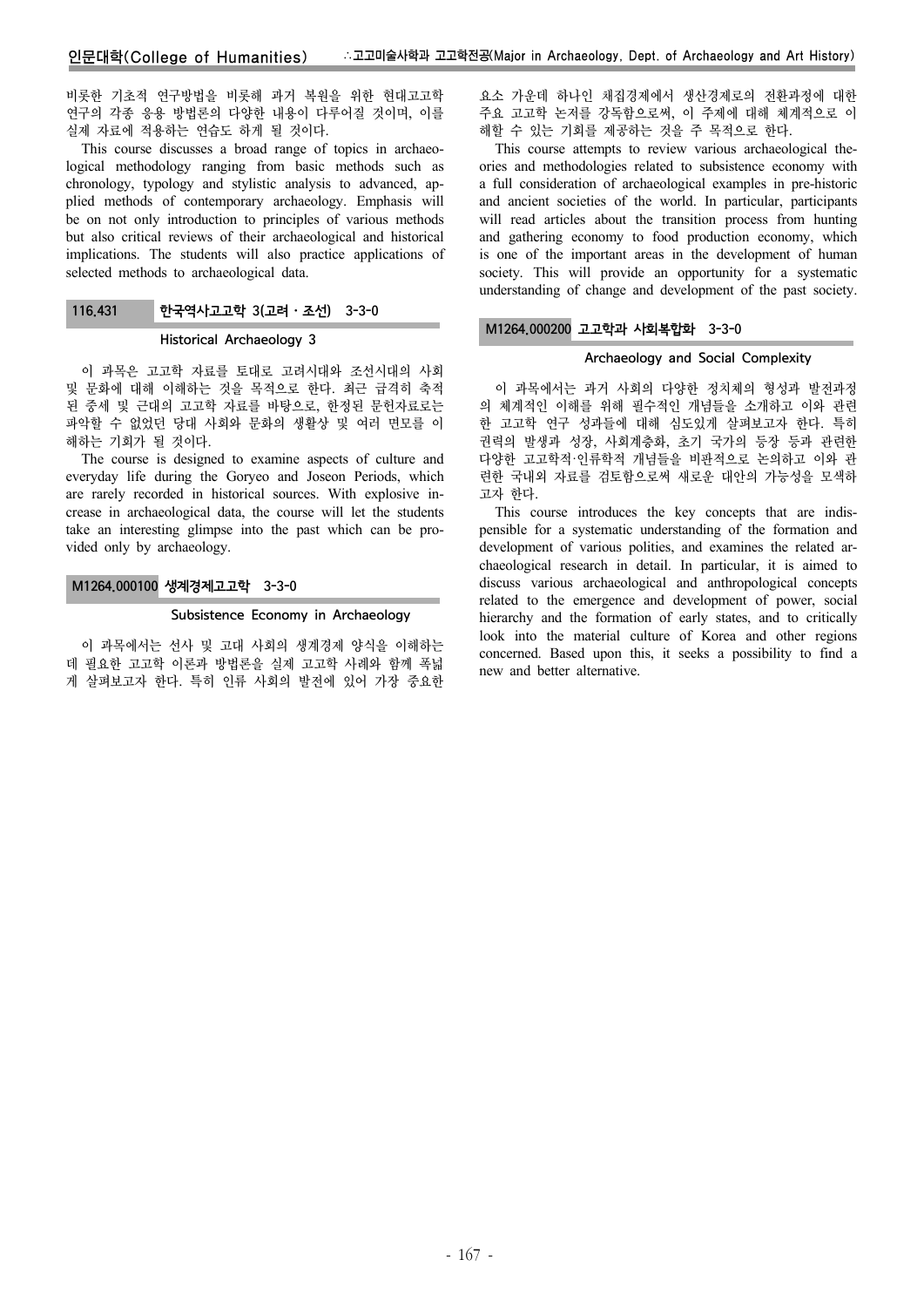#### 116.215A 중국의 미술 3-3-0

#### Chinese Art

이 수업은 중국미술의 다양한 시대적 양상과 흐름을 선사시대 부터 20세기까지 살펴보는 데 목적이 있다. 이를 통해 중국 미술 의 조형적 특성, 변천과정, 문화 제 부문과의 관계 등을 이해하도 록 한다. 이러한 이해는 동양 미술의 핵심적인 부분에 대한 이해 로서 의의가 있을 뿐 아니라, 한국 미술 이해의 필수적인 기초라 는 점에서도 의미를 찾을 수 있다.

This course is an introduction to the arts of China from the prehistoric period to the twentieth century. Special attention will be given to the physical, social, and historical contexts of the art works. The course is organized in a chronological manner. Emphasis will be, however, placed on the technique, subject, style, and interpretation of the works of art. Close attention will be given to the historical contexts in which the works were created and how these works related dynamically to the cultural politics of the time.

### M1265.000100 일본의 미술 3-3-0

# Japanese Art

이 수업은 일본 미술의 다양한 시대적 양상과 흐름을 선사시대 부터 20세기까지 살펴본다. 이를 통해 일본 미술의 조형적 특성, 변천과정, 문화 제 부문과의 관계 등을 이해하도록 한다. 이러한 이해는 동아시아 문화권 내에서 인접한 한국의 미술과 일본의 미 술간의 교류와 차이점을 이해하는 데에도 도움이 될 것이다. 또한 19세기 이래 일본 미술이 국제적으로 지닌 위상에 대해서도 조명 이 이루어질 것이다.

This course surveys the history of Japanese Art from the prehistoric period to the present day. It addresses major works of painting, sculpture, architecture, ceramics, and prints with an emphasis on art historical and socio-political issues of each period. The primary focus will be on the relationship between artistic production and cultural development in pre-modern Japan.

| 116,217B | 인도의 미술 3-3-0 |  |
|----------|--------------|--|
|----------|--------------|--|

Indian Art

인도문명권에서 발달한 미술의 역사를 살펴보는 것을 내용으로 한다. 인더스문명과 인도미술의 기원, 불탑 숭배, 불상의 탄생과 불교조각의 흥성, 힌두교 미술의 융성과 힌두교 신전 건축, 이슬람 시대의 세밀화, 이슬람시대의 건축, 서양 근대미술의 수용과 인도 미술의 변모 등 다양한 주제가 다루어진다. 미술의 양식적 발달사, 도상적 의미와 함께 이를 통해 알 수 있는 인도 문명의 여러 국 면들에 대해서도 탐색한다.

This course will examine the development of visual arts in the Indian subcontinent. It will treat diverse subjects such as: the Indus civilization and the origin of Indian art, the worship of stupas, the creation of Buddha images, the flourishing of Buddhist imagery, the rise of Hindu temple architecture, the miniature painting and architecture of Islamic period, and the reception of the European style. It will explore various cultural aspects of visual arts as well as their stylistic changes and iconographic meanings.

# 116.218 서양고대 및 중세미술 3-3-0

#### Western Art : Ancient and Medieval

서양 미술의 뿌리를 이루는 고대 그리스 및 로마의 미술과 유

럽 중세의 미술을 역사적 맥락에서 접근하여 이 시대의 미술 문화 현상을 근본적으로 이해한다.

By studying the very roots of Western art, students in this course gain a fundamental understanding of the visual art culture of Ancient and Medieval Europe.

#### 116.219 르네상스와 바로크미술 3-3-0

#### Western Art : Renaissance and Baroque

르네상스 시대부터 바로크시대까지의 유럽의 회화, 조각, 건축 등의 대표적인 작품들을 통하여 당시의 미술과 문화를 검토한다.

In this course we will undertake a study of the visual art culture of the Renaissance and that of the Baroque. The focus of this course will be on the major works of painting, sculpture, and architecture.

#### 116.317 박물관학 입문 2-3-0

#### Introduction to Museology

이 과목은 박물관-미술관의 개념과 역사적 전개과정을 살펴보 고, 실제로 박물관-미술관을 운영하는데 있어서 필요한 여러 가지 분야에 대하여 연구한다.

In this class we will undertake a study of the concept and history of the museum. We will also investigate many facets of the museum, including their actual operation.

### 116.322 동양의 도자 3-3-0

### Ceramic Art of China

중국에서 비롯된 동양의 도자 제작 전통은 세계 미술사에서 독 특한 위치를 차지한다. 서양에서 18세기에 이르러서야 비로소 제 작에 성공한 도자를 중국에서는 그보다 천여 년 전부터 만들기 시 작하여 훌륭한 작품을 창출해내고, 세계적으로 수출한 것은 잘 알 려진 사실이다. 이 수업은 동양도자사의 근간을 이루는 중국 도자 의 기술적, 조형적 특성, 지역적, 역사적 전개를 살펴본다. 중국 도자가 한국과 일본 도자의 원류가 되었다는 점에서 이 수업은 문 화교류사 및 비교문화사적 관점에도 관심을 둘 것이다.

This course is a survey of Chinese and Japanese ceramics with an emphasis on the technical innovations and cultural significance. Lectures will be intended to introduce basic knowledge about the ceramic art of China and Japan. Close attention will be given to the origins and developments of ceramic art in China and Japan from comparative perspectives.

# 116.323 한국의 도자 3-3-0

#### Ceramic Art of Korea

한국의 도자는 한국 전통미술의 여러 부문 중에서도 국제적으로 높은 평가를 받는 분야이다. 한국의 도자는 기법상 중국의 전통에서 출발했으나, 동아시아 도자사에서 우수성과 독자성을 인정받는 훌륭 한 작품들을 창출해 왔다. 이 수업은 한국 도자의 조형적, 기술적 특성, 사회문화적 의의, 산업적 양상들을 살펴본다. 동아시아 도자사 의 넓은 맥락 속에서 한국 도자의 역사적 변천상을 조명할 것이다.

This course is an introduction to Korean ceramics. Lectures will be designed to introduce basic knowledge about Korean ceramics from technical and stylistic points of view. Students will also look closely into the historical dimension of Korean ceramics. Each lecture will explore the origins and developments of Korean ceramics within the broad historical context of East Asian ceramics.

학점구조는 "학점수-주당 강의시간-주당 실습시간"을 표시함. 한 학기는 15주로 구성됨. (The first number means "credits"; the second number means "lecture hours" per week; and the final number means "laboratory hours" per week. 15 week make one semester.)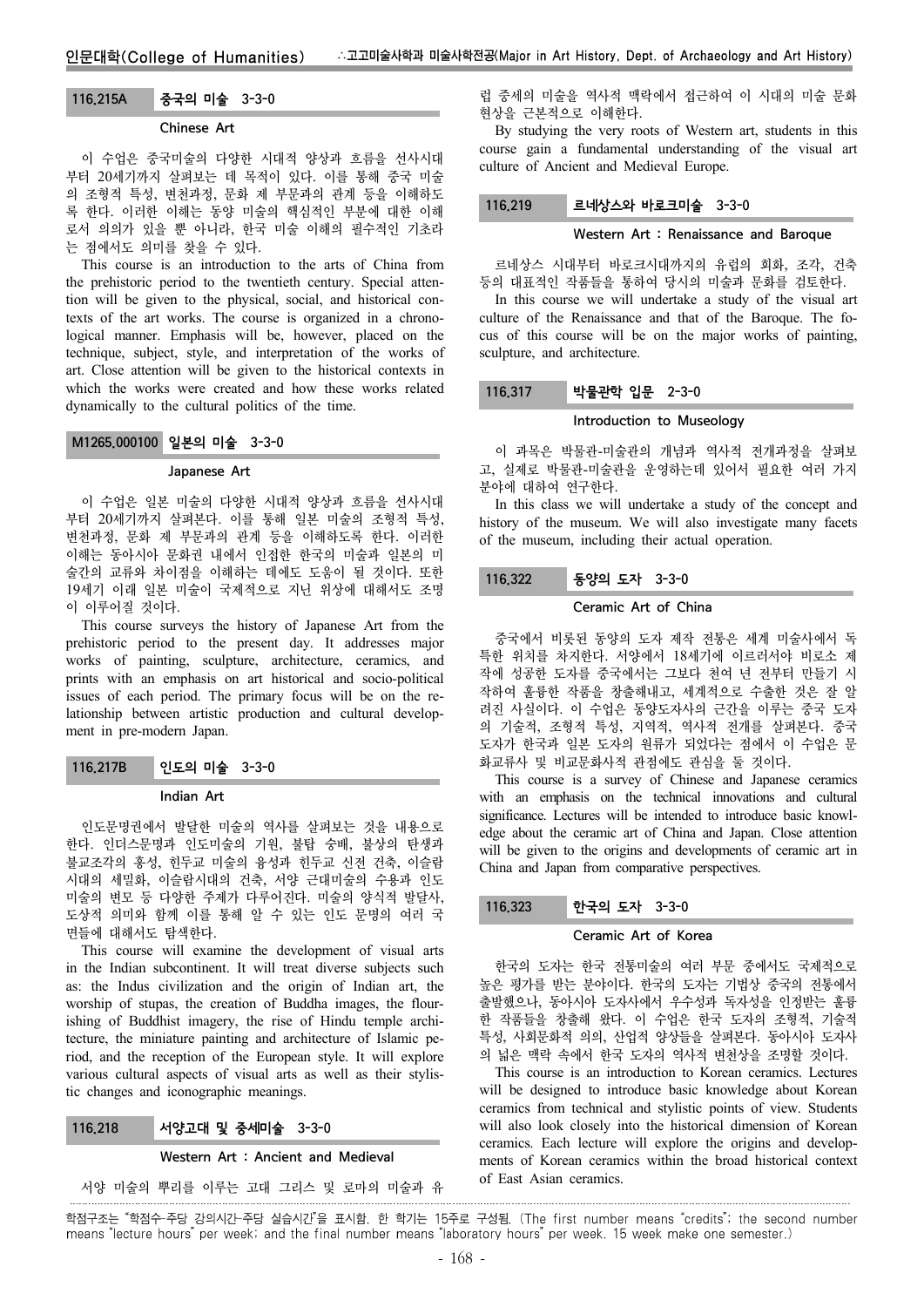# 116.324 미술사실습 2-3-0

### Training in Art Handling and Management

미술 전문 인력으로 현장에서 일하는 데에는 많은 실제적 지식 이 필요하다. 이 수업은 박물관이나 화랑 등 현장에서 미술 작품 을 다루는 데 필요한 실제적인 지식들을 습득할 수 있도록 학생들을 훈련하는 데 목적이 있다. 작품 다루기, 실측, 기록, 정리, 촬영 등에 대한 기본적인 훈련이 이루어진다. 교육은 대학박물관이나 그 밖의 기관과 연계하여 일종의 인턴쉽 프로그램으로 진행된다.

This course is designed for students to enhance their practical knowledge and work experience in handling of works of art. The primary goal of this course is to instruct students how to understand the physical dimensions of a work of art through measuring, describing, and cataloging activities.

### 116.405A 한국의 회화 3-3-0

#### Korean Painting

이 수업은 선사시대부터 조선시대까지 한국 회화의 역사적 전 개를 살펴본다. 시대별 양상, 화파, 대표적 화가, 화풍, 화제, 도상, 사회문화적 맥락과 의미 등이 주요한 탐구대상이 된다. 한국 회화 주요 작품의 역사적 중요성을 이해함과 동시에 동아시아 회화사에 서 한국 회화의 위치를 이해하는 데 초점을 맞출 것이다.

This course provides a survey of Korean painting from the ancient times to the end of the Joseon dynasty with critical attention to the major periods, schools, and individual masters as well as the problems of style, theme, iconography, and socio-cultural context and meaning. Emphasis will be given not only on the historical significance of key monuments but also on the ways in which Korean painting laid the foundation for the cultural richness of East Asian painting.

### 116.406A 중국의 회화 3-3-0

#### Chinese Painting

이 수업은 선사시대부터 현대에 이르기까지 중국 회화의 전개 를 살펴본다. 역사적 변천상과 더불어 주제, 정치적 의미, 사회적 기능, 문화적 의의, 상징성 등에도 관심을 둘 것이다. 강의는 중국 회화가 시대에 따라 어떻게 그 특징을 형성해 왔는지 설명하는 데 초점이 맞추어진다.

This course is an introduction to Chinese painting from the prehistoric period to the present. It will examine the historical development of Chinese painting as well as explore its thematic richness, political implications, social functions, cultural politics, and symbolic dimensions. Each lecture will explore how Chinese painting has formulated its own characteristics over the course of time.

#### 116.420A 미술사연습 3-3-0

#### Undergraduate Seminar in Art History

이 수업은 미술사를 전공하는 학생들에게 졸업논문 준비와 작 성 작업을 훈련해 주는 세미나이다. 논문의 주제를 어떻게 선택하 고, 그 주제의 해결을 위해 작품과 문헌을 어떻게 조사하며, 그 결과를 어떻게 적절한 학술적 글로 옮기는가에 대한 훈련이 이루 어진다. 미술사 학사과정 교육을 마무리하는 필수과목이다.

This course is designed to instruct students how to conduct individual research and how to write a senior thesis. This seminar aims to enhance students' research abilities and presentation skills. Through this course, students will get a sense of academic writing on work of art.

### 116.424A 한국의 불교미술 3-3-0

#### Buddhist Art in Korea

이 수업은 삼국시대부터 조선시대에 이르기까지의 불교미술의 흐름을 살펴본다. 한국 불교미술의 주종을 이루는 불교조각과 불 교회화를 중심으로 살펴보되, 불탑과 불전 등의 건축, 사리기 등의 공예품에 대해서도 언급할 것이다. 시대별로 불교미술의 조형양식 과 도상의 변화 과정을 알아보고 시대에 따른 특징을 당시의 역 사, 불교, 문화 등과의 관계에서 살펴본다.

This course explores Buddhist art tradition of Korea from the Three Kingdoms to the Joseon dynasty. Various images in sculpture and painting used or displayed in Korean Buddhist monasteries will be examined in style, theme, function, and socio-political significance.

### 116.425A 불교미술: 개념과 지역적 전개 3-3-0

# Buddhist Art: Concept and Regional Development

이 수업은 인도와 중국을 비롯한 동양 여러 나라에서 융성했던 불교 미술을 살펴본다. 수업은 크게 세 부분으로 나뉘는데, 제1부 에서는 불교미술의 개념과 불탑과 불상 등 주요 부문을 주제별로 정리하고, 제2부에서는 인도와 동남아시아, 제3부에서는 중국, 중 앙아시아, 일본 등 각 지역에서 전개된 양상을 알아본다. 불교미술 의 조형적, 종교적 특성, 그 형성에 영향을 미친 여러 요인들, 특 히 불교사 및 문화사적 배경에 초점이 맞추어질 것이다.

This course explores the foundations of Buddhist art and its regional developments. Lectures are divided into three parts: (1) major themes of Buddhist art, (2) Buddhist art of India and Southeast Asia, and (3) Central Asia, China, and Japan. Special emphasis will be placed on examining visual and thematic patterns, relationship to textual traditions, religious functions and ecclesiastic significance, and socio-political meanings.

### 116.427A 미술사연구이론 3-3-0

#### Theories and Methods of Art History

이 수업은 미술사 연구의 역사적 전개와 현대 미술사학의 이론 적 시각 및 방법론적 접근을 살펴본다. 형식주의, 양식 분석, 도상 과 도상학, 사회문화적 해석, 구조주의와 기호학, 후기구조주의, 정 신분석 등 다양한 접근방법을 탐구한다. 이를 통해 미술사 연구에 있어 이론적 정위와 방법론적 인식의 중요성을 이해하게 한다. 이 를 통해 실제적인 미술사 연구를 수행하게 될 학생들에게 이론적 인 바탕을 길러주는 데 이 수업의 목적이 있다.

This seminar explores the foundation of art history as a humanistic discipline from its origins in the late nineteenth century. Drawing upon a wide range of methodological issues such as formalism, stylistic analysis, iconography, socio-cultural approach, and post-structuralism in the formation of art history, this seminar deals with the historiography of the discipline.